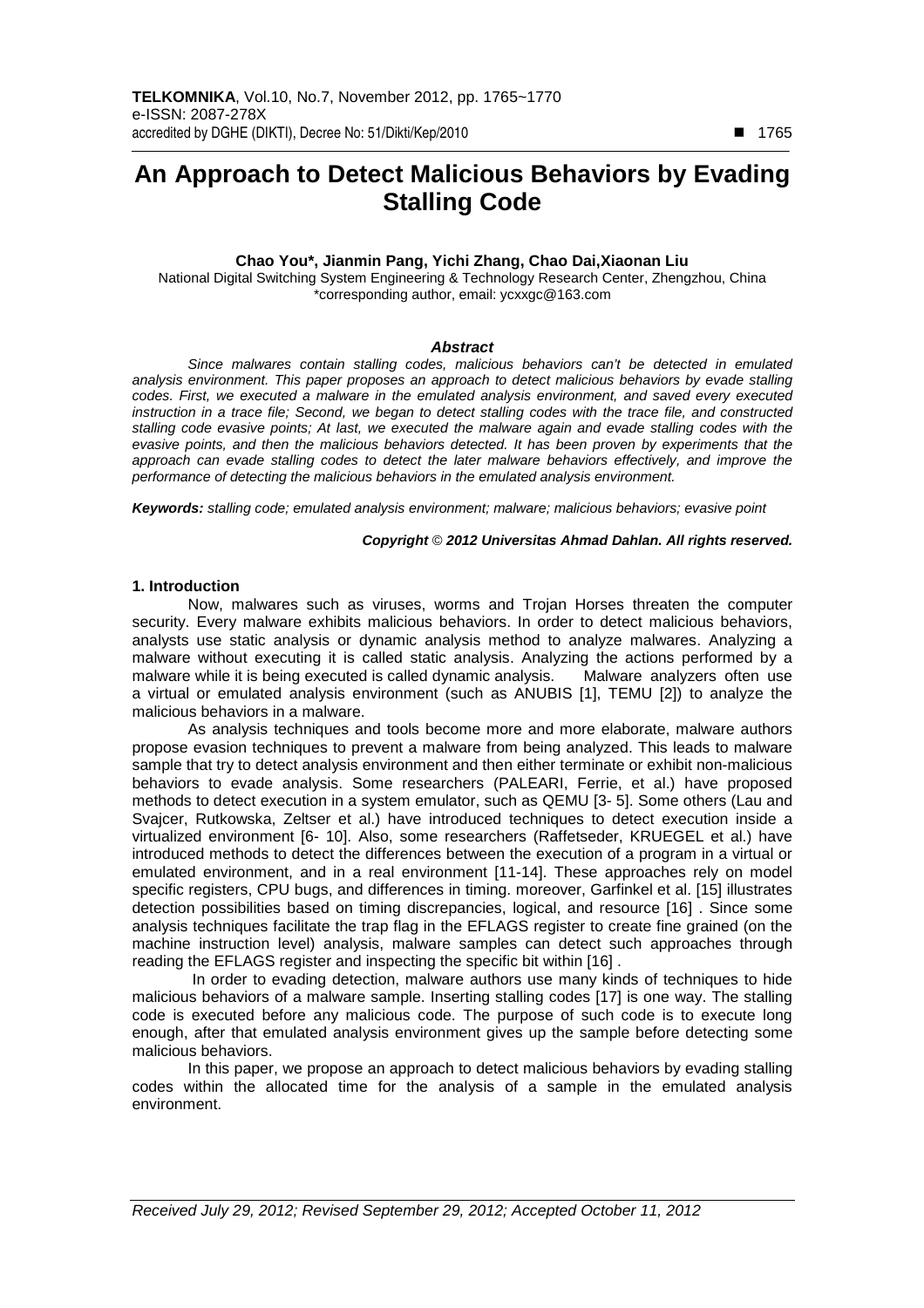## **2. Stalling code**

As we know, a sample takes a limit time inside a dynamic analysis system. When the allocated time is over, the analysis system will terminate the analysis of the sample. So malware authors can make a program execute a long time by constructing special code. Dynamic analysis system such as ANUBIS [1] monitors every system call and records detailed information of the system call.

Base on the properties of a dynamic analysis system, malware authors can insert stalling codes into a program. A stalling code consists of a sequence of instructions which fulfills two properties. One is that the sequence of instructions executes much slower inside the analysis environment than inside the real environment. The other one is that the time it takes can't be neglected.

Malware can call system functions many times to slow down inside the analysis environment. Malware authors can also make use of instructions which are particularly slow to emulate, such as MMX, FPU. All of these are called "slow" operations. These "slow" operations are repeated many times to fulfill the two properties. Figure 1 shows an example of a stalling code found in a real malware.

# **3. An Approach to Detect Malicious Behaviors by Evading Stalling Code**

In this section, we introduce our approach to detect malicious behaviors by evading stalling codes in a malware in detail. Figure 2 shows the three steps of our approach: first execution, detect stalling code and construct evasive points, detect malicious behaviors.



Figure 1. A stalling code in a real malware sample



Figure 2. An approach to detect malicious behaviors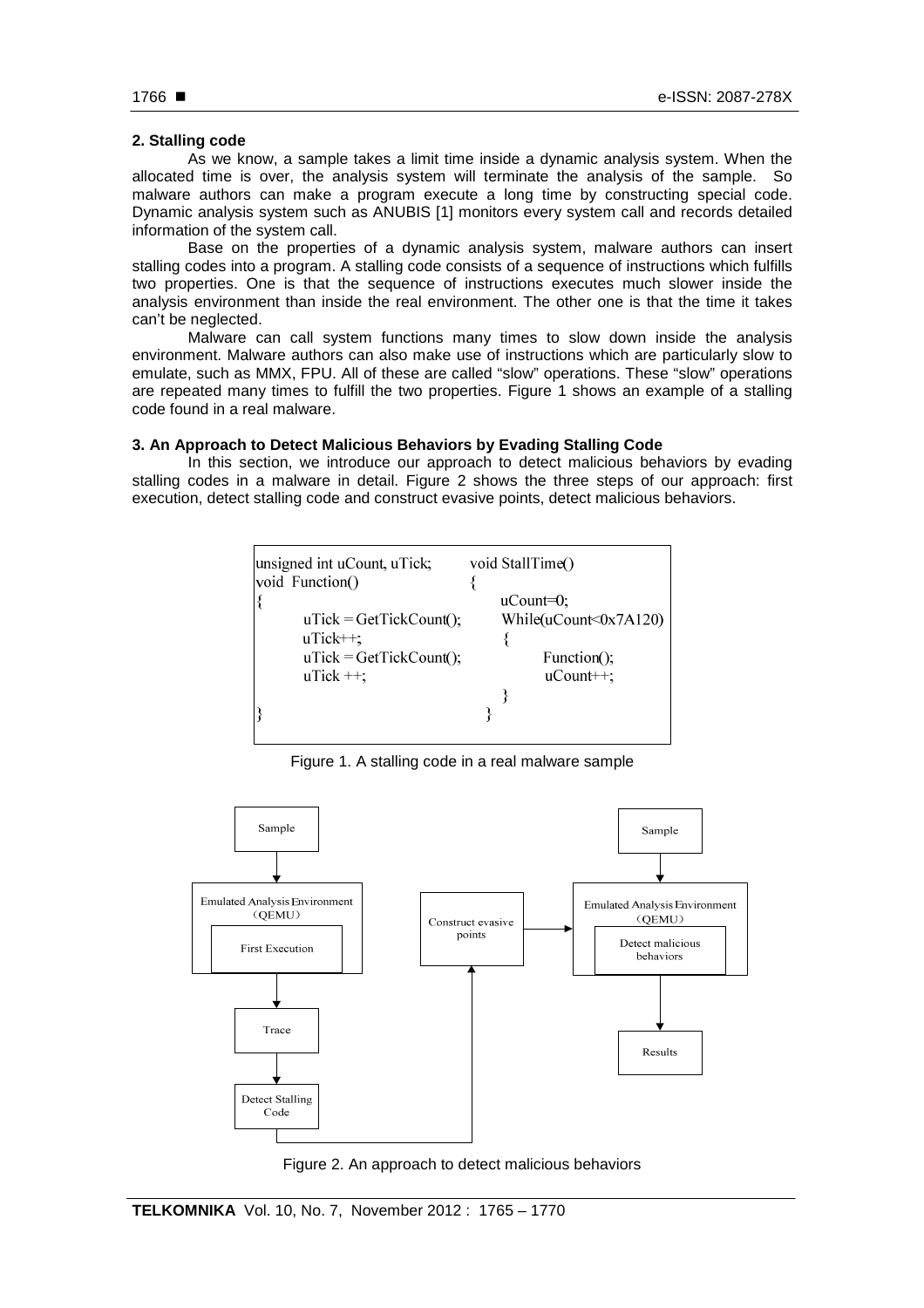# **3.1 First Execution**

As we know, the time a emulated analysis system can spend to execute a sample is limited. How much time is proper? If the allocated time is too long, the number of samples which contain malicious code and evade detection will increase. If the allocated time is too short, the number of the samples analyzed in the system will increase. It can impact the performance of the analysis system.

In order to allocate proper time, We have collected a training set and have tested them in our analysis system. Then, we allow a sample to execute for five minutes. Once the time is over, our system will terminates the sample by force.

We add support for instruction-level traces to our emulated analysis system. When a sample is executing inside the emulated analysis environment, we record every executed instruction. For each instruction, disassembles it, the trace records its address, name and operands. We save all the instructions into a file named "trace".

# **3.2 Detect Stalling Code and Construct Evasive Points**

The second step of our approach is to detect stalling code and construct evasive points. 1) Detect stalling code

We use the trace file generated in the first step to detect stalling code. A stalling code often consist of a loop and "slow" operations. Figure 3 shows the structure of a stalling code. The first instruction is a comparison instruction. The second one is a branch instruction. The last instruction is a jump instruction which jumps to the address of the first instruction.

| $00401105$ cmp | dword ptr [count], 7A120 |
|----------------|--------------------------|
| 0040110F jnb   | short 00401127           |
| 00401111 call  | 0040100A                 |
| 00401116 mov   | ecx, dword ptr [count]   |
| 0040111C add   | ex, 1                    |
| 0040111F mov   | dword ptr [count], ecx   |
| 00401125 jmp   | short 00401105           |
| 00401127 mov   | esi, esp                 |

Figure 3. The structure of a stalling code

To detect such stalling code in a program, we propose the following work flow, as shown in Figure 4:

- a) Is allocated time over? If a sample terminate before allocated time, we consider that this program don't contain a stalling code, goto d) ; Otherwise, it is likely to contain a stalling code, goto b) .
- b) Is trace file searched over? If yes, goto d); otherwise, goto c) .
- c) Search trace file. Is there a loop which fulfill the next two conditions? First, the number of the loop is big enough. Second, there are some "slow" operations in the loop. If yes, we consider it is a stalling code, we record the second instruction of the loop, goto b) ; If no, we continue to search the next loop in the trace file, goto b) .
- d) Stop detecting. Once the detection is finished, we generate a file named"stalling code list",which consists of branch instructions of every stalling code.
- 2) Donstruct evasive points

An evasive point is a new instruction. After executing this instruction, a sample no longer execute the stalling code which contain the original instruction, it jumps out of the stalling code, continues to execute the following code. An original instruction is an instruction in the file "stalling code list" . A new instruction is created by inverting the original instruction. For example, if the original instruction is "jnz" , through inverting it, the new instruction is "jz" .

We take the code in Figure 3 as a example. The instruction at 0040110F is the original instruction. We construct an evasive point for this instruction. By inverting it, the constructed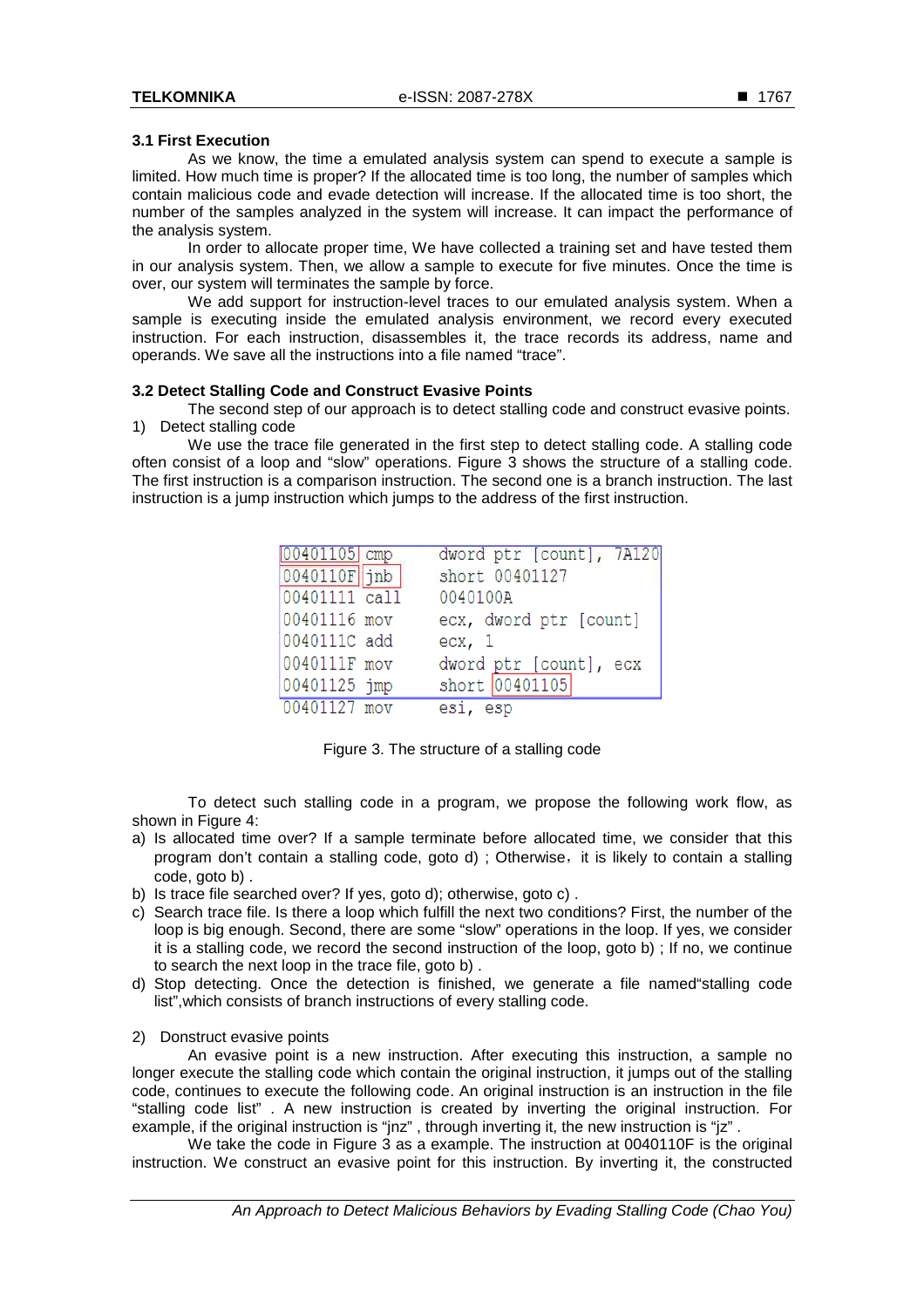evasive point is <0040110F jb short 00401127> . After executing the evasive point, the sample directly jump to address 00401127 without repeatedly executing the stalling code.

A sample maybe contains several stalling codes. For each original instruction in file "stalling code list", we must construct its evasive point.



Figure 4. Detect stalling code

# **3.3 Detect Malicious Behaviors**

In this step we analyze and detect malicious behaviors in a sample. First, we must check the "stalling code list". If it is empty, we give up executing this sample again; otherwise, we need to execute it again.

After loading the sample into the emulated analysis system, we monitor the execution, especially the address of every instruction. While reaching the address of the first evasive point in the "stalling code list" file, we use the evasive point instead of the current instruction, then continue to execute it. We will replace different instruction at different place for several times if there are several evasive points in "stalling code list".

After this, the emulated analysis system can evade stalling codes, then continue to execute the sample. We can detect the malicious behaviors behind the stalling code in the sample if it has.

#### **4. Results and Analysis**

In this section, we evaluate the performance of our approach to detect malicious behaviors by evading stalling codes.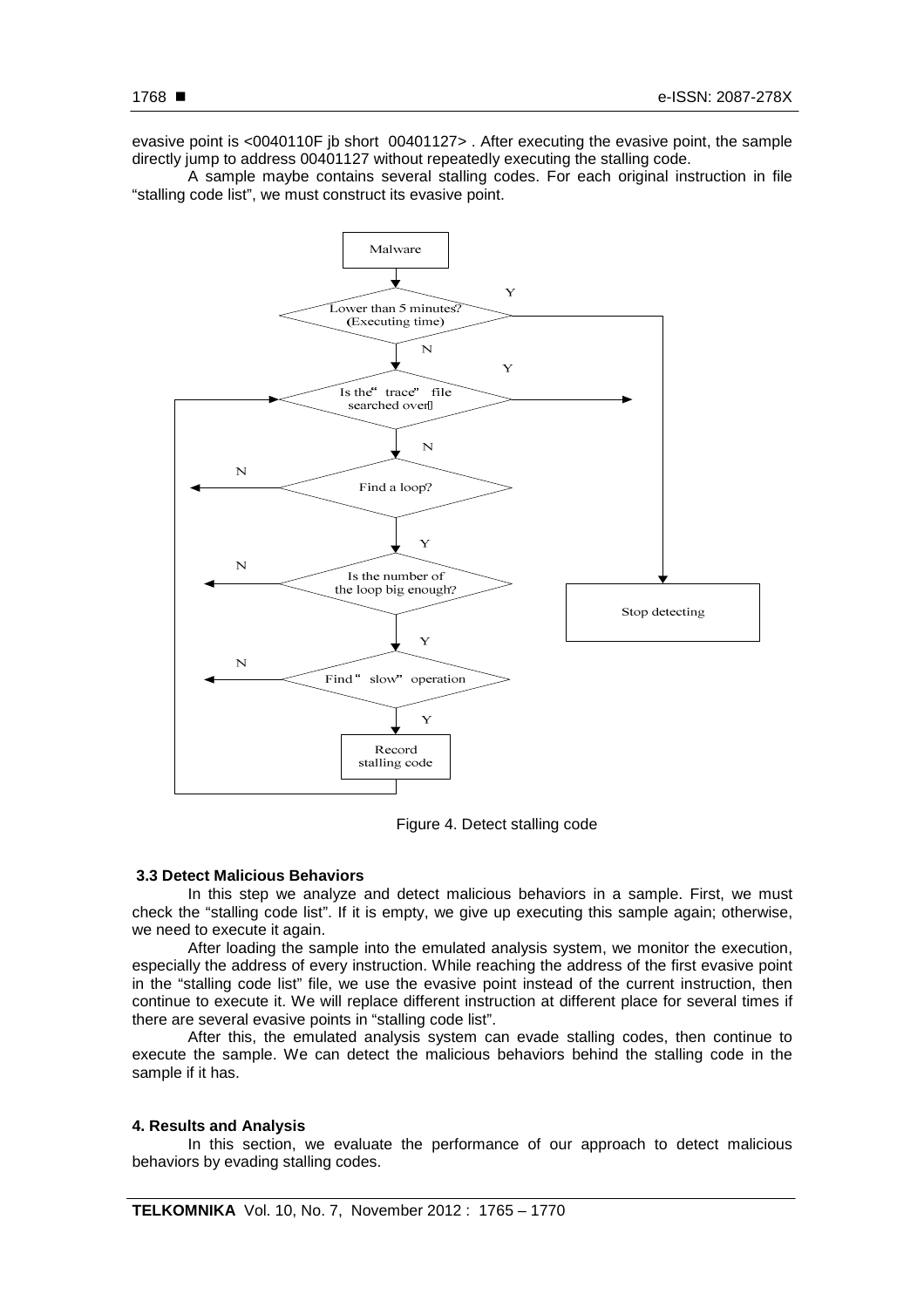First, we improved QEMU [18] platform, took windows-xp-sp2 as the host operating system. We monitored the execution of a sample, such as every executed instruction, every system call. We randomly selected 400 PE samples from the collected malware program set.

We detected each sample twice between the allocated time( five minutes);once without our approach, and once with our approach. We recorded all detected malicious behaviors. Table 1 and Table 2 show the detailed information.

| Table 1. Detected results   |                                |                         |                        |                         |  |  |  |
|-----------------------------|--------------------------------|-------------------------|------------------------|-------------------------|--|--|--|
| <b>Detected</b><br>Activity | <b>Without Our</b><br>Approach | With<br>Our<br>Approach | Added<br><b>Number</b> | Added<br><b>Percent</b> |  |  |  |
| File<br>activity            | 313                            | 377                     | 64                     | 20.45%                  |  |  |  |
| Network activity            | 197                            | 224                     | 27                     | 13.71%                  |  |  |  |
| Process activity            | 326                            | 383                     | 57                     | 17.48 %                 |  |  |  |
| Registry activity           | 308                            | 341                     | 33                     | 10.71%                  |  |  |  |
| activity<br>GUI             | 255                            | 286                     | 31                     | 12.16%                  |  |  |  |

| Table 2. Results of executed samples |                         |                                   |                                |        |  |  |  |
|--------------------------------------|-------------------------|-----------------------------------|--------------------------------|--------|--|--|--|
| <b>Description</b>                   | Total<br><b>Samples</b> | <b>Finished</b><br><b>Samples</b> | Non-finished<br><b>Samples</b> | α      |  |  |  |
| <b>Without Our</b><br>Approach       | 400                     | 313                               | 87                             | 78.25% |  |  |  |
| With Our<br>Approach                 | 400                     | 348                               | 52                             | 87.00% |  |  |  |
| <b>Added Number</b>                  |                         | 35                                | -35                            | 8.75%  |  |  |  |

From Table 1 we can see that the number of every kind of activity increases after using our approach in the emulated analysis system, the added percent of each activity is increases by 10.71% at least. The experiment proves that the approach to detect malicious behaviors by evading stalling codes in the emulated analysis environment is effective.

We define α as analysis efficiency. It is the percent of the finished samples within allocated time, α=(finished samples/total samples)\*100%. Finished sample points to a sample which terminates normally within allocate time. Non-finished sample points to a sample which terminates non-normally. The reasons why many samples terminate non-normally are that :1) analysis system terminates them by force because of time out; 2) a sample uses some antiemulation techniques; 3) when used an evasive point, a sample may terminates non-normally.

From Table 2 we can see that analysis efficiency increases. It increases by 8.75% after using our approach. The experiment proves that our approach can improves the analysis efficiency while analyzing programs inside the emulated analysis system.

# **5. Conclusion**

Anti-emulation technique in malware is widely used to resist dynamic analysis. Instering stalling codes is another way. It delays the execution of the later malicious code long enough, then we can't detect any behavior in the emulate analysis environment. We have proposed an approach to detect malicious behaviors in a program by evading stalling codes. Our experimental result shows that our approach is effective. While analyzing a sample in dynamic emulate environment, we can detect more additional malicious behaviors. These behaviors are useful for a analyst to know the actions of a malware. But the approach is not perfect enough. In the future, we plan to improve our approach to detect and evade more kinds of stalling codes in malwares while analyzing a sample in a virtual or emulated environment [19] .

# **References**

- [1] Anubis. Analysis of unknown binaries. http://anubis.iseclab.org. Last accessed, June 2012.
- 
- [2] BitBlaze. http://bitblaze.cs.berkeley.edu/release/index.html. Last accessed, June 2012.<br>[3] PALEARI, R., MARTIGNONI, L., ROGLIA, G. F., et al. A Fistful of Red-Pills: How to [3] PALEARI, R., MARTIGNONI, L., ROGLIA, G. F., et al. A Fistful of Red-Pills: How to Automatically Generate Procedures to Detect CPU Emulators. In usenix-woot, 2009.